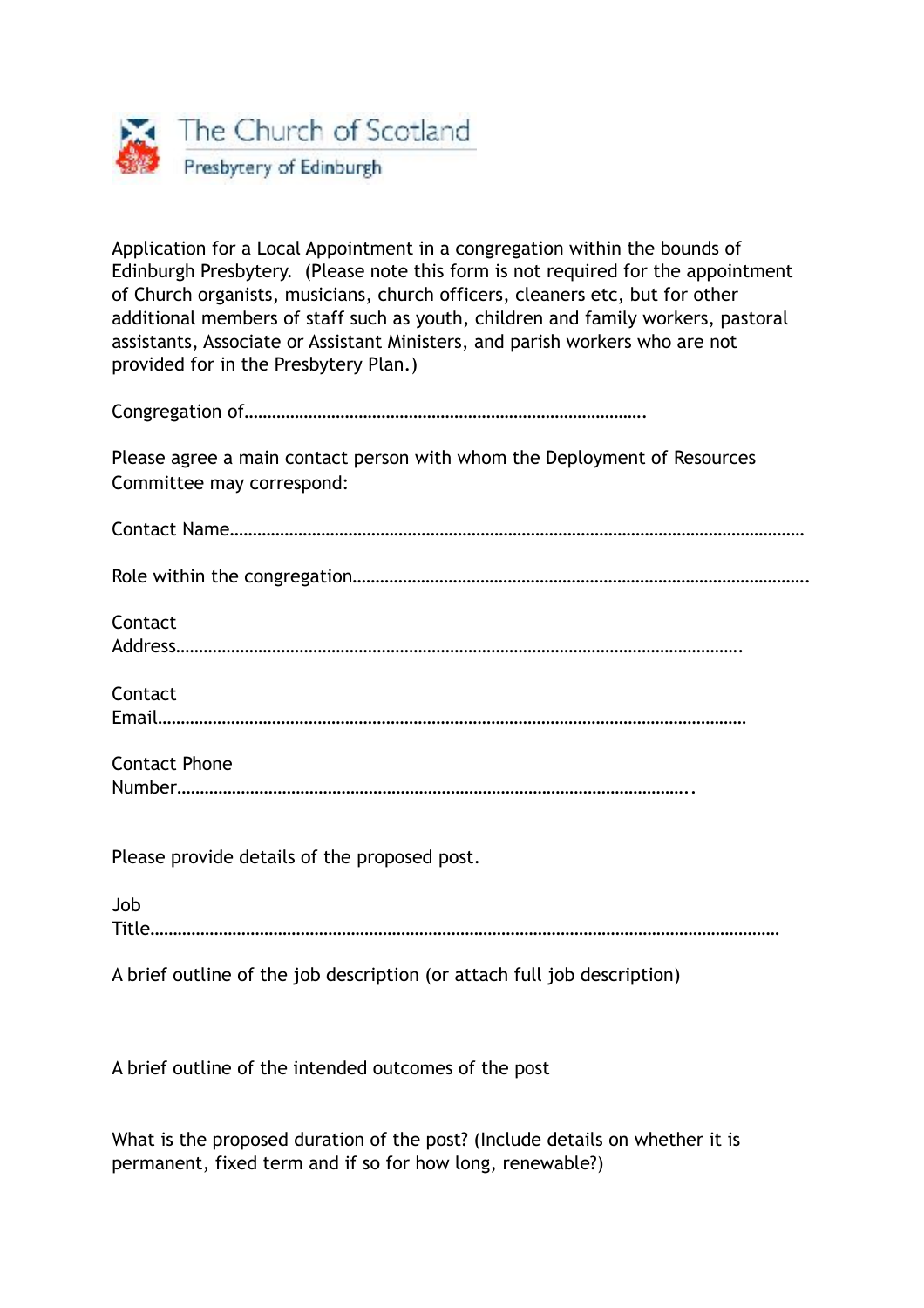Who will line-manage the post-holder?

What provision will be made for appraisal and professional development?

| How many hours are to be worked per week?        |  |
|--------------------------------------------------|--|
| Rate of Pay?                                     |  |
| Additional costs including pension and expenses? |  |

How will the post be funded?

| <b>Fund</b>                                 | <b>Total Amount</b> | <b>Proportion required</b> |
|---------------------------------------------|---------------------|----------------------------|
| <b>Congregational Funds</b><br>held locally | £                   | £                          |
| Legacies                                    | £                   | £                          |
| <b>Other Eligible Funds</b>                 | £                   | £                          |
| <b>Fundraising Target</b>                   | £                   | £                          |
| Application to<br>Development Fund<br>(5%)  |                     | £                          |

**Please give detail of fundraising (eg, Gift Days, events, grants from external sources) and please quantify the fundraising target.** 

|  |  |  |  | Number of Members in Congregation (and Adherents): |  |  |  |
|--|--|--|--|----------------------------------------------------|--|--|--|
|--|--|--|--|----------------------------------------------------|--|--|--|

Please specify number \_\_\_\_\_\_